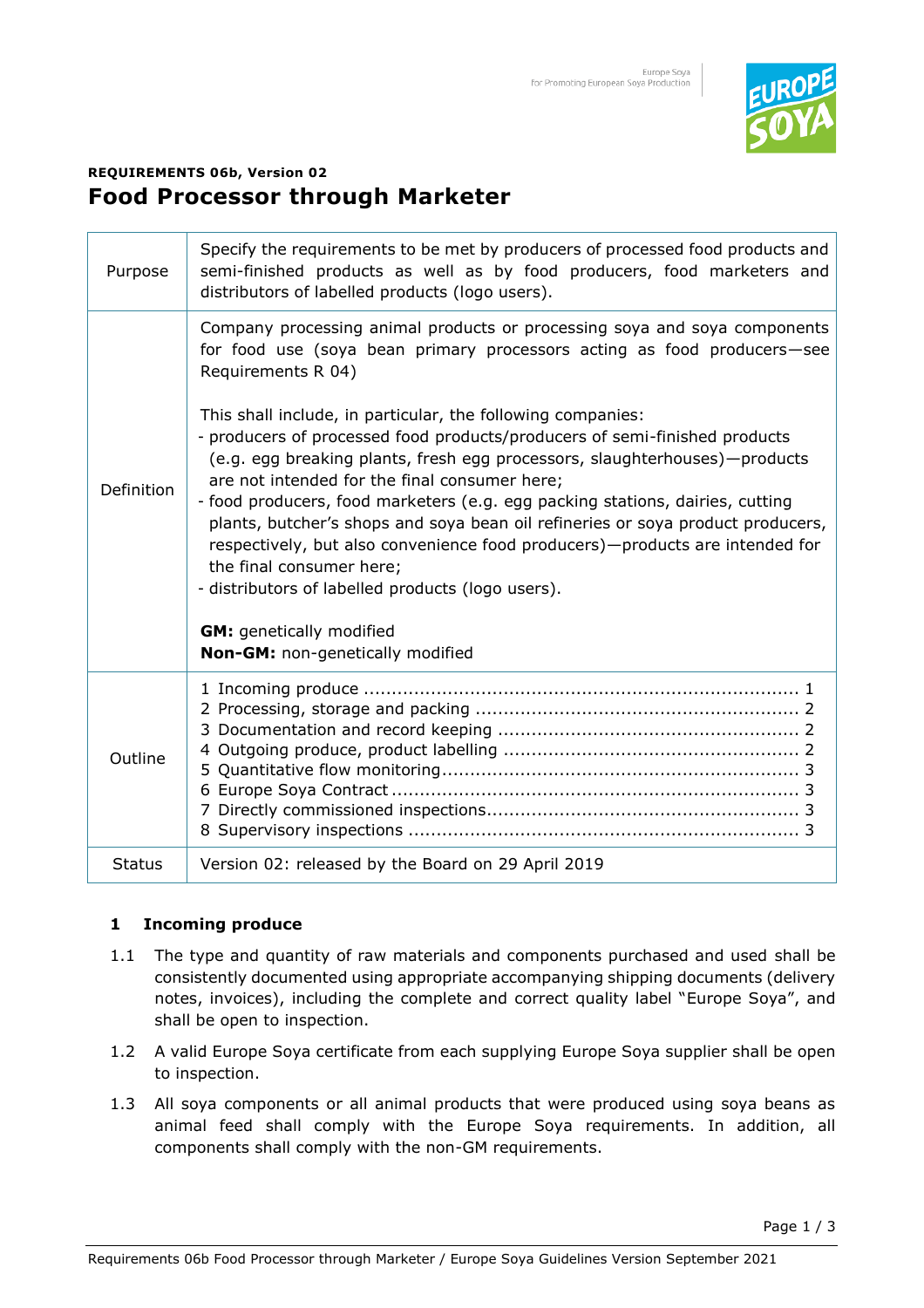

### **2 Processing, storage and packing**

- 2.1 The certification body shall have access to and power of audit in all relevant areas of the processor's/marketer's premises.
- 2.2 Acceptance of produce, storage as well as the internal transportation of Europe Soya produce shall be segregated in either space or time from other produce not labelled as Europe Soya.
- 2.3 Use of equipment for processing Europe Soya produce shall be segregated in either space or time from other produce not labelled as Europe Soya.
- 2.4 Standard operating procedures for spatial or chronological segregation of the flows of produce shall be available on site, and compliance with these procedures shall be documented on site.
- 2.5 GM soya beans may not be processed or stored throughout the entire site.

#### **3 Documentation and record keeping**

- 3.1 All staff in the areas of incoming produce, storage, processing, packing, transportation and outgoing produce have been appropriately trained in complying with relevant standard operating procedures.
- 3.2 A description of the company as well as a site plan of the plant, an organisational chart and a product flow diagram shall be available.
- 3.3 A complete list of raw materials and suppliers shall be available.
- 3.4 All certification-relevant formulations and/or lot records shall be available for quantitative flow calculation.
- 3.5 A product range list of certified Europe Soya products is available.
- 3.6 A complete list of customers, indicating which customers have received which lots, shall be available at any time.
- 3.7 Not only incoming and outgoing produce, but also stocks and produce entering or leaving storage premises shall be quantified and recorded.

#### **4 Outgoing produce, product labelling**

- 4.1 The type and quantity of processed products as well as their buyers shall be precisely documented in the outgoing produce department.
- 4.2 The product name appearing on accompanying shipping documents (outgoing invoices or delivery notes) shall include "Europe Soya". In animal products, the product name shall include "fed with Europe Soya".
- 4.3 The brand "Europe Soya" or "fed with Europe Soya" may only be used if the following criteria are met:
	- soya (components), products containing soya (components), and animal products that were produced using soya beans as animal feed component shall be of 100 % certified Europe Soya quality;